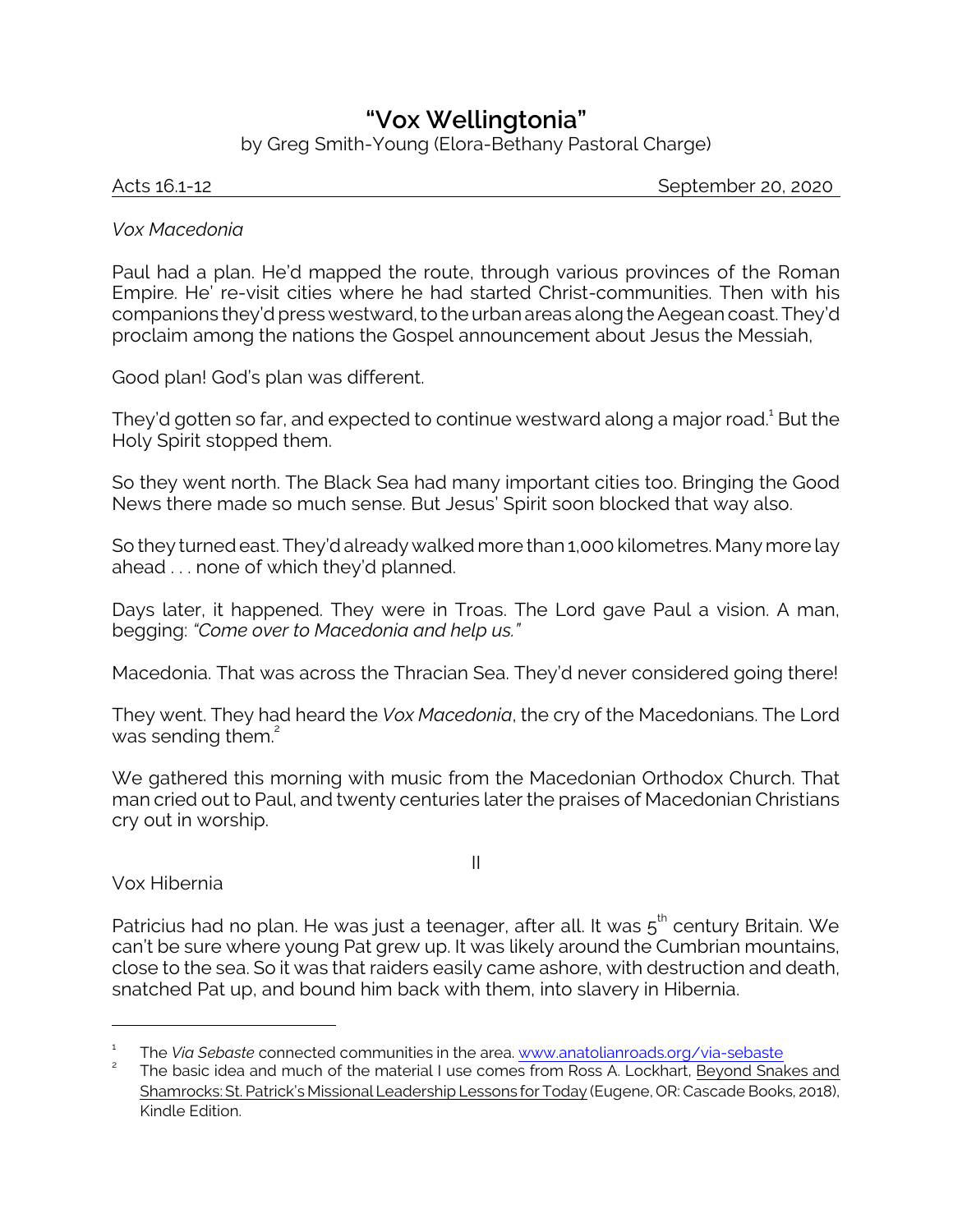For six years he was a slave. And, God met him there.

He'd been raised in a Christian family, but absorbed little of his parents' allegiance to Jesus. But now alone, cut off, forced to tend sheep in strange lands, *"the Lord opened up my awareness of my lack of faith,"* he said.

*Even though it came about late, I recognised my failings. So I turned with all my heart to the Lord my God, and he looked down on my lowliness and had mercy on my youthful ignorance. He guarded me before I knew him, and before I came to wisdom and could distinguish between good and evil. He protected me and consoled me as a father does for his son.*<sup>3</sup>

Through long days and nights, Pat learned to pray, and grew in love for God.<sup>4</sup>

Eventually he ran away and found his way home. He'd escaped, but not from Hibernia.

A few years later . . .

*. . . I saw, in a vision in the night, a man whose name was Victoricus coming as it were from [Hibernia] with so many letters they could not be counted. He gave me one of these, and I read the beginning of the letter, the voice of the [Hibernian] people. . . . They called out . . . "We beg you, holy boy, to come and walk again among us."<sup>5</sup>*

So he went. First, to Europe for study. Then back across the sea. He'd heard the *Vox Hibernia*, the call of Ireland. Patricius . . . Patrick would share Jesus' Gospel throughout the land where he'd been captive, and given freedom in Christ.

Before we continue, let's listen to a song. It's probably not by Patrick, but it expresses well the truth of God, who protected him, and defends us, like a piece of armour. Here's *St. Patrick's Breastplate.*<sup>6</sup>

III

Plans?

<sup>3</sup> Patrick, Confessio and Epistola. Translated by Padraig McCarthy, 2003. © 2011 Royal Irish Academy. CC BY-NC 3.0. [https://www.confessio.ie/etexts/confessio\\_english#](https://www.confessio.ie/etexts/confessio_english#), paragraph 2.

He later wrote, "After I arrived in Ireland, I tended sheep every day, and I prayed frequently during the day. More and more the love of God increased, and my sense of awe before God. Faith grew, and my spirit was moved, so that in one day I would pray up to one hundred times, and at night perhaps the same. I even remained in the woods and on the mountain, and I would rise to pray before dawn in snow and ice and rain. I never felt the worse for it, and I never felt lazy – as I realise now, the spirit was burning in me at that time." Confessio, paragraph 16.

<sup>5</sup> Ibid, paragraph 23.

We listened to a shortened version, sung by the choir of Down Cathedral, Kirkpatrick, Ireland. <https://www.youtube.com/watch?v=yH4ToVxtn9A>